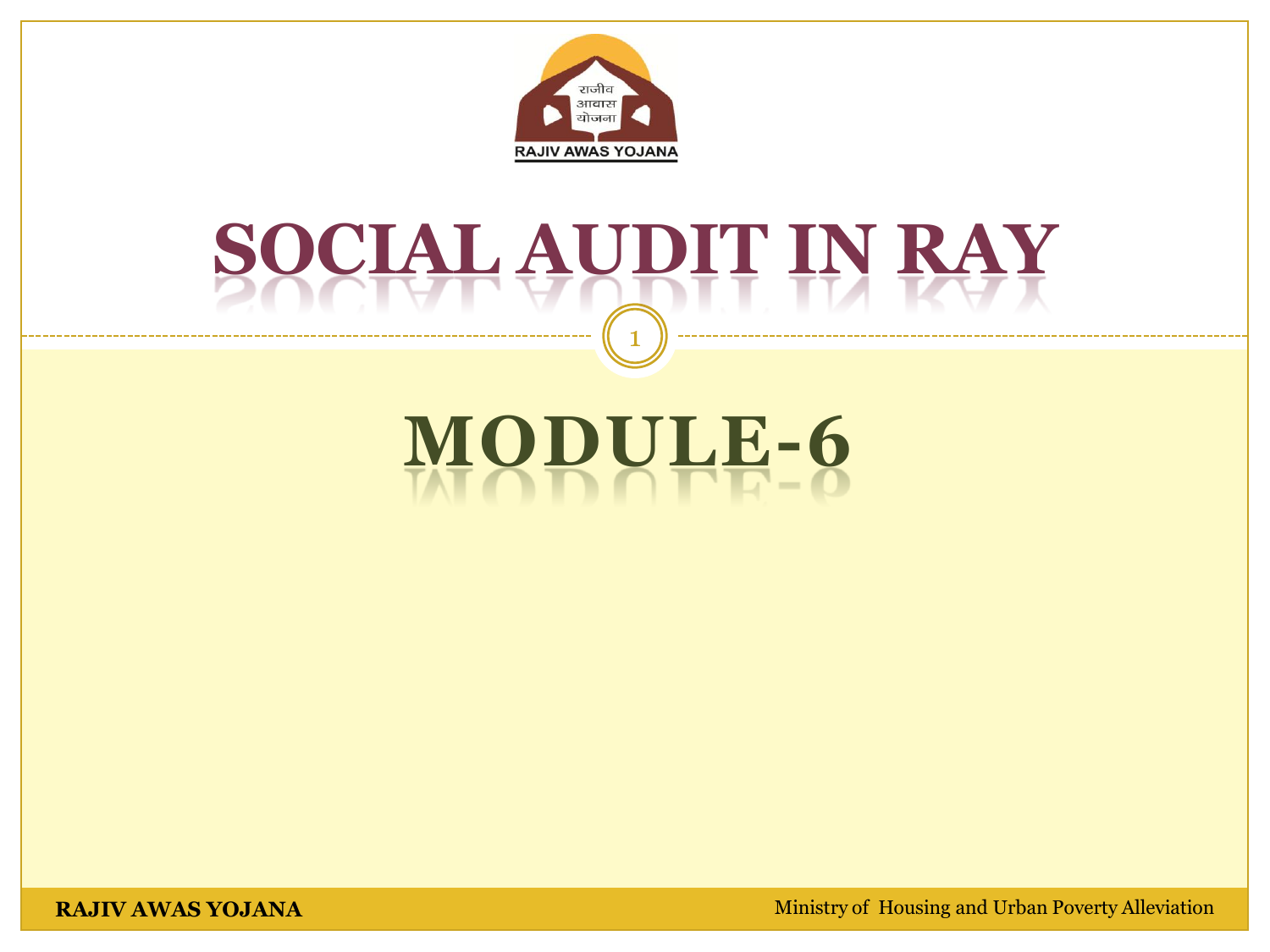## **Context**



- Social audit has become one of the most popular social accountability tools.
- Social Audit is a participatory assessment of the programme or a scheme.
- It is founded on the principles of 'Participation' in which people affected directly by the project or a scheme are engaged.
- Social Audit helps to rectify the deficiencies in a programme and helps in redesigning the objectives, focus and mode of implementation.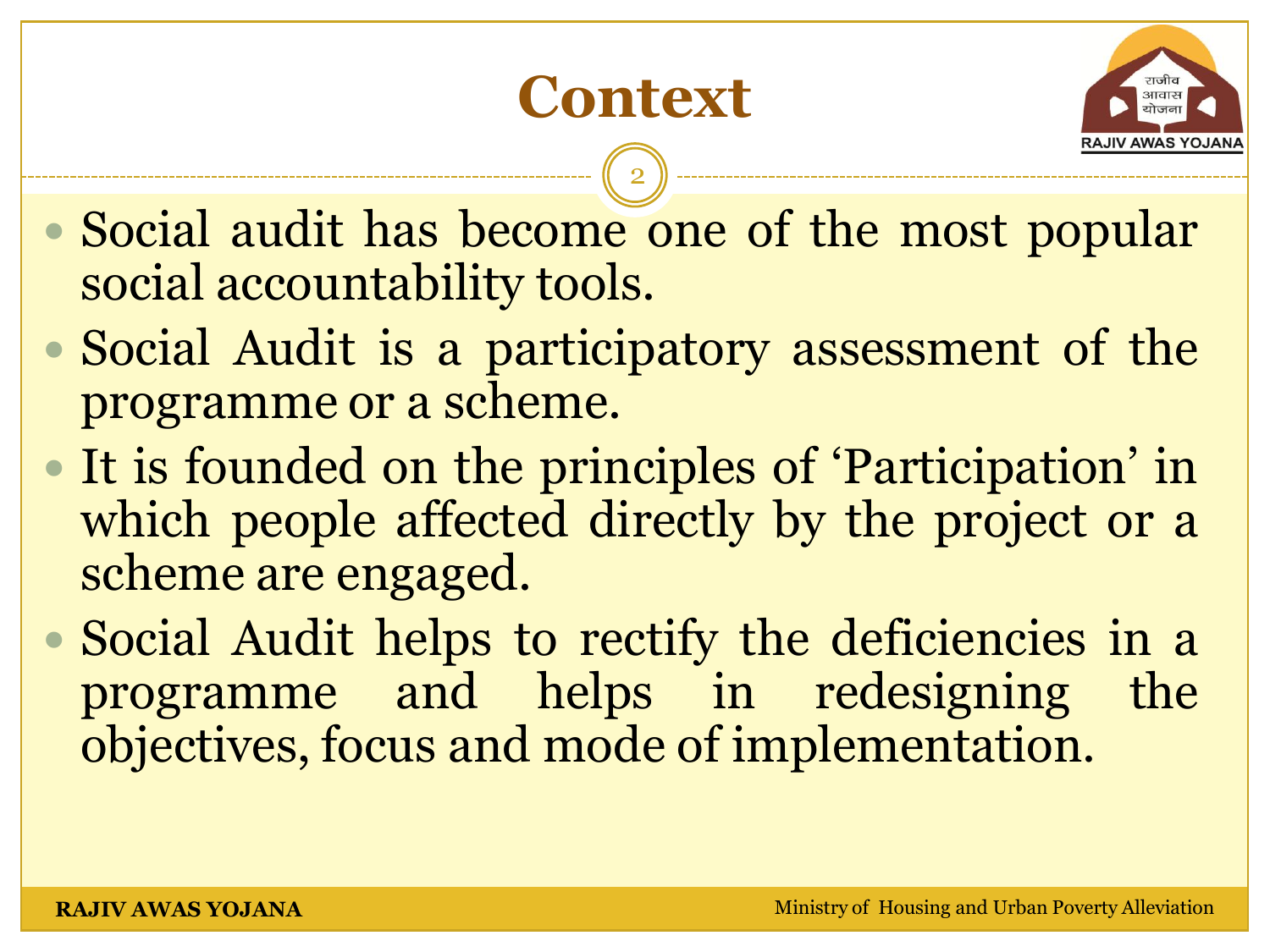

 Ensuring equity, transparency and accountability in implementing the scheme;

**Objectives** 

3

 Giving voice to the people most affected by the scheme;

 Timely identifying and resolving issues related to implementation of the scheme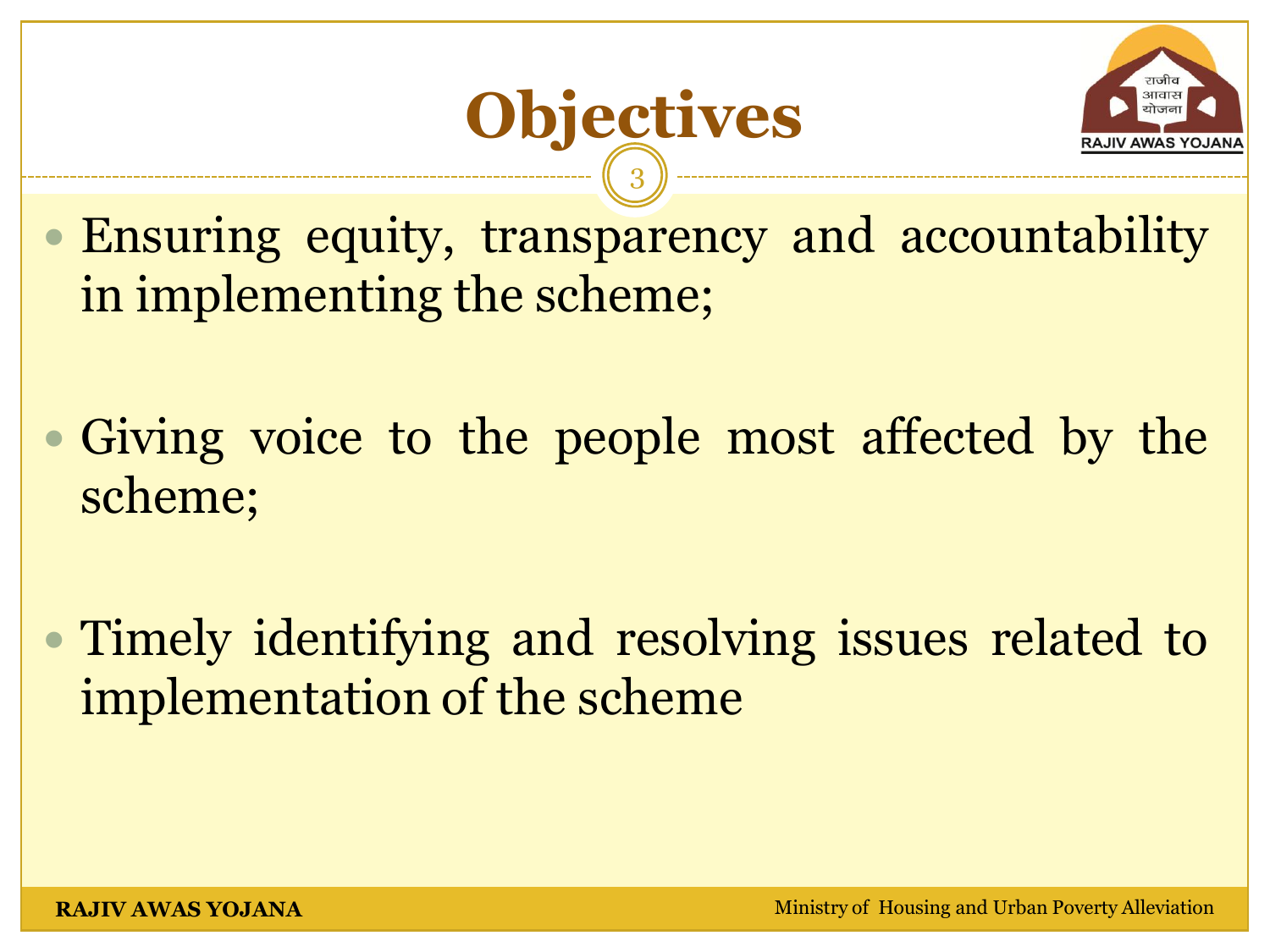

- Community Voice and Consensual Decisionmaking is one of the key elements of MoHUPA strategy.
- The focus of RAY is on community participation and developing inclusive cities, it is important to initiate a formal process and mechanism to review/evaluate the benefits of the scheme and its relevance from the point of view of the community.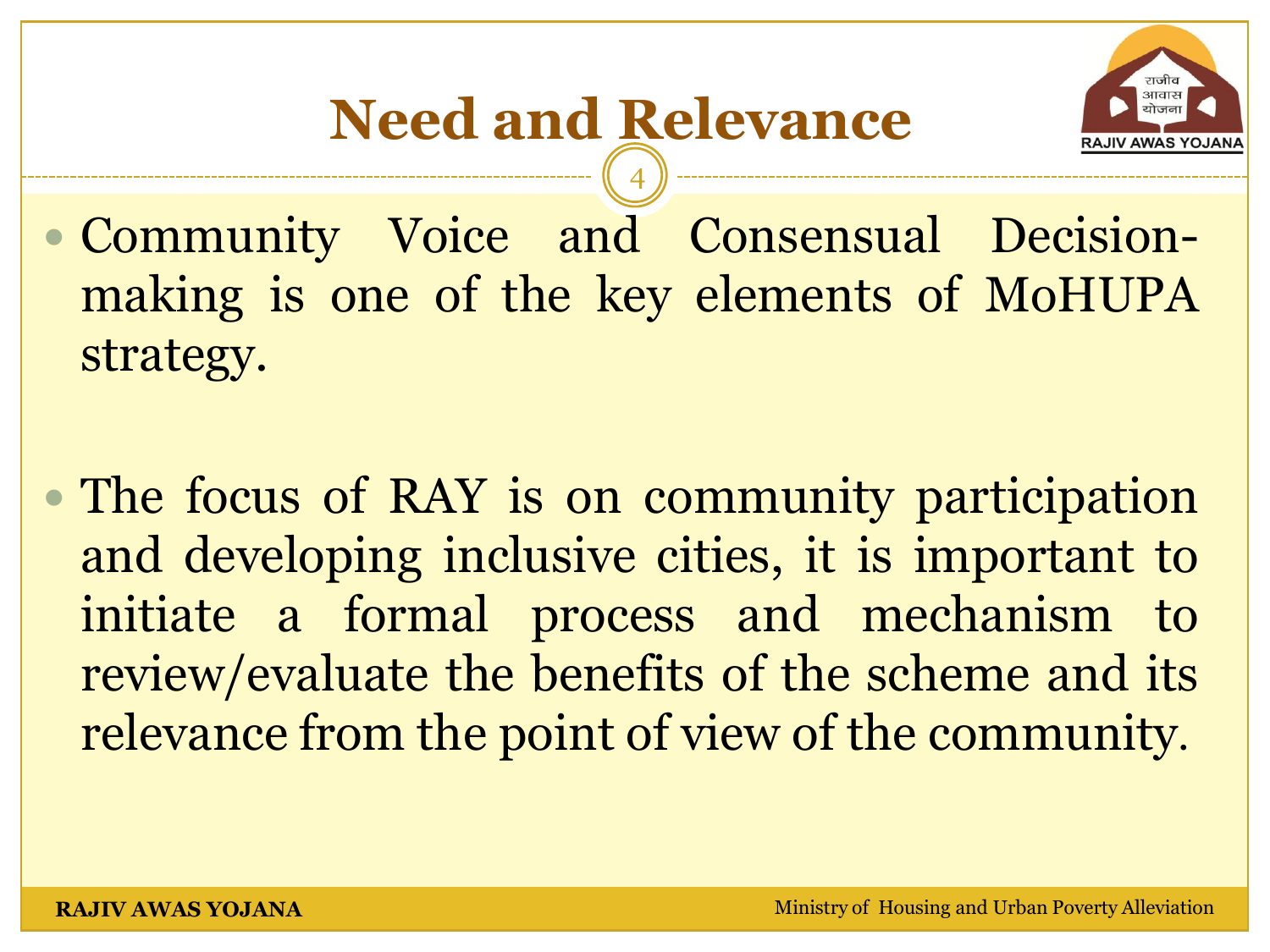

### **Funding Mechanisms** 5

- Central support for undertaking social audits during implementation of Projects under RAY will be limited to 0.5% of the central share for the States/UTs.
- States/UTs will identify agencies for undertaking Social Audits and will prepare annual action plan for the identified projects.
- It is recommended to undertake Social Audits for 5-10% of the sanctioned/approved projects in each State/UT.
- Funds will be released in two instalments to the States for this purpose. First, on receipt of the annual action plan and the final instalment will be released on receipt of final report and  $70\%$ utilisation of earlier Central release.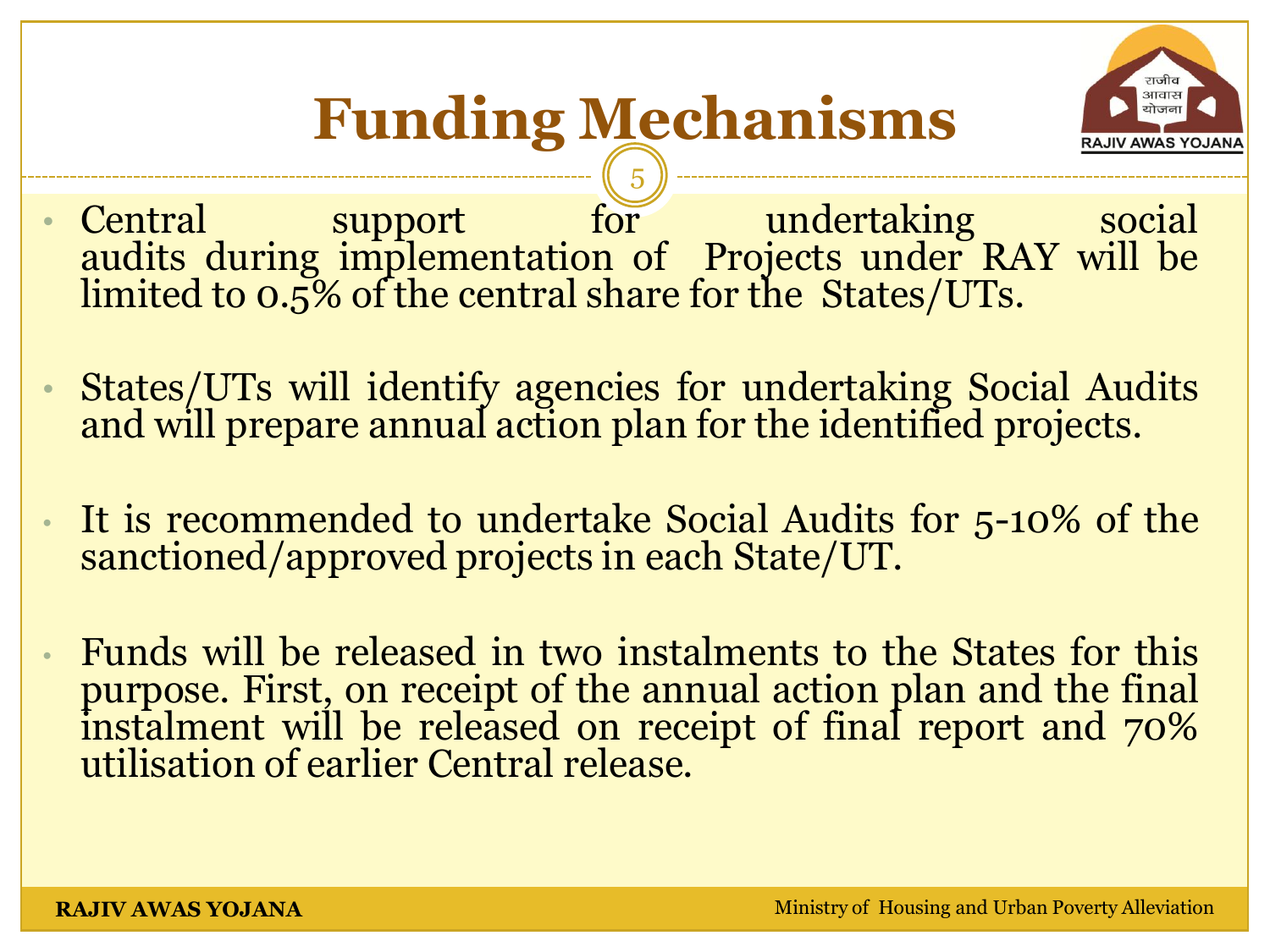### **Stakeholders involved in the Social Audit** 6



- Community or Project 'Beneficiaries' (slum dwellers)
- Elected Representatives
- Officials of the Urban Local Bodies dealing with RAY and Staff of Technical Cells of RAY.
- Civil Society Organizations(CSOs)
- Media
- State Government officials dealing with RAY, SLNA and g RAY Technical Cells
- MoHUPA (RAY Mission Directorate) dealing with RAY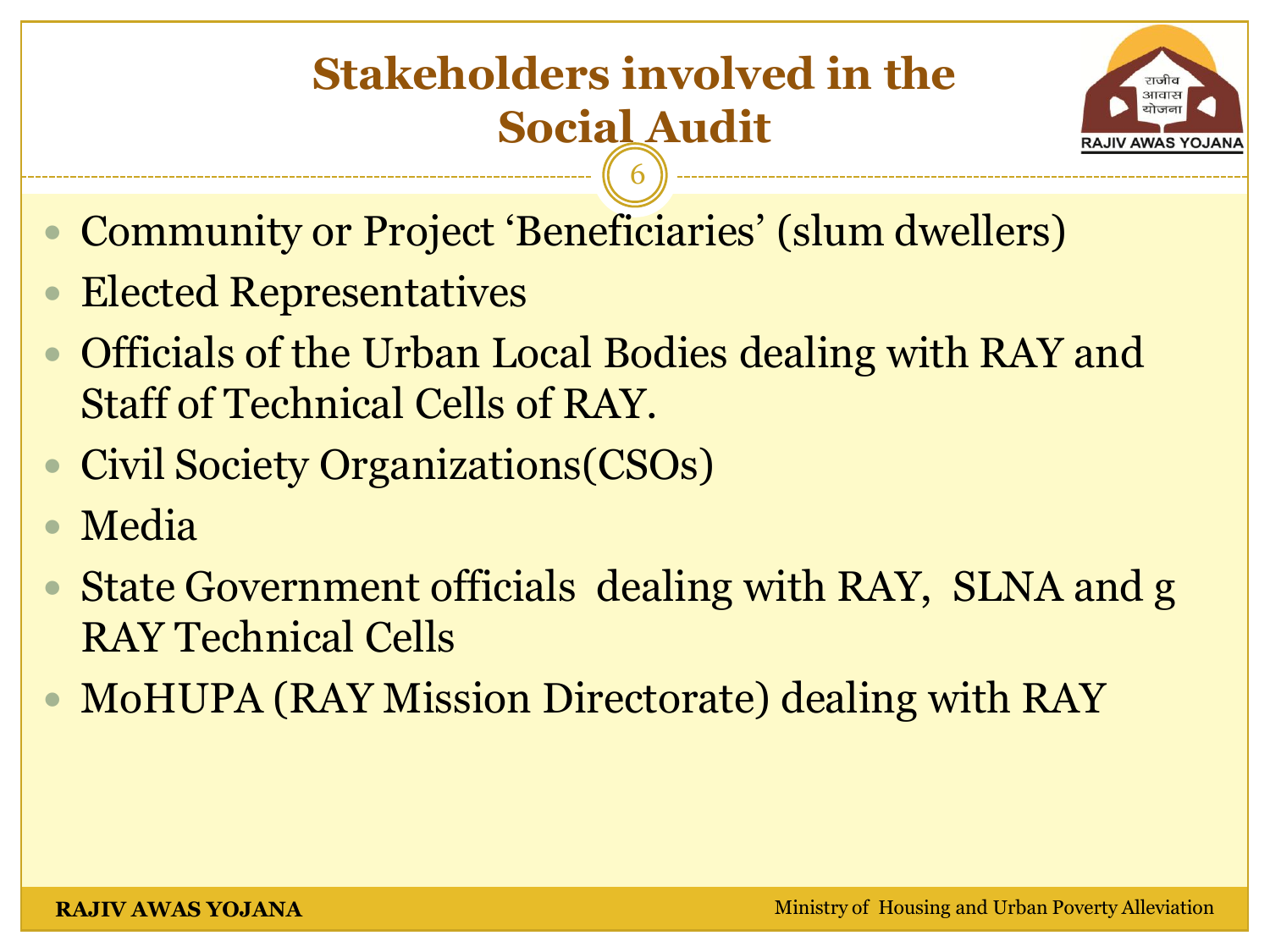## **Institutional Mechanism Proposed** RAJIV AWAS YOJANA 7

#### **MOHUPA (RAY Mission Directorate)**

- Review progress of social audits
	- Make recommendations for strengthening outcomes of programme implementation including necessary revisions and issuing guidelines.

**RAJIVAAWASSYOJAANA** Ministry of Housing and Urban Poverty Alleviation and Urban Poverty Alleviation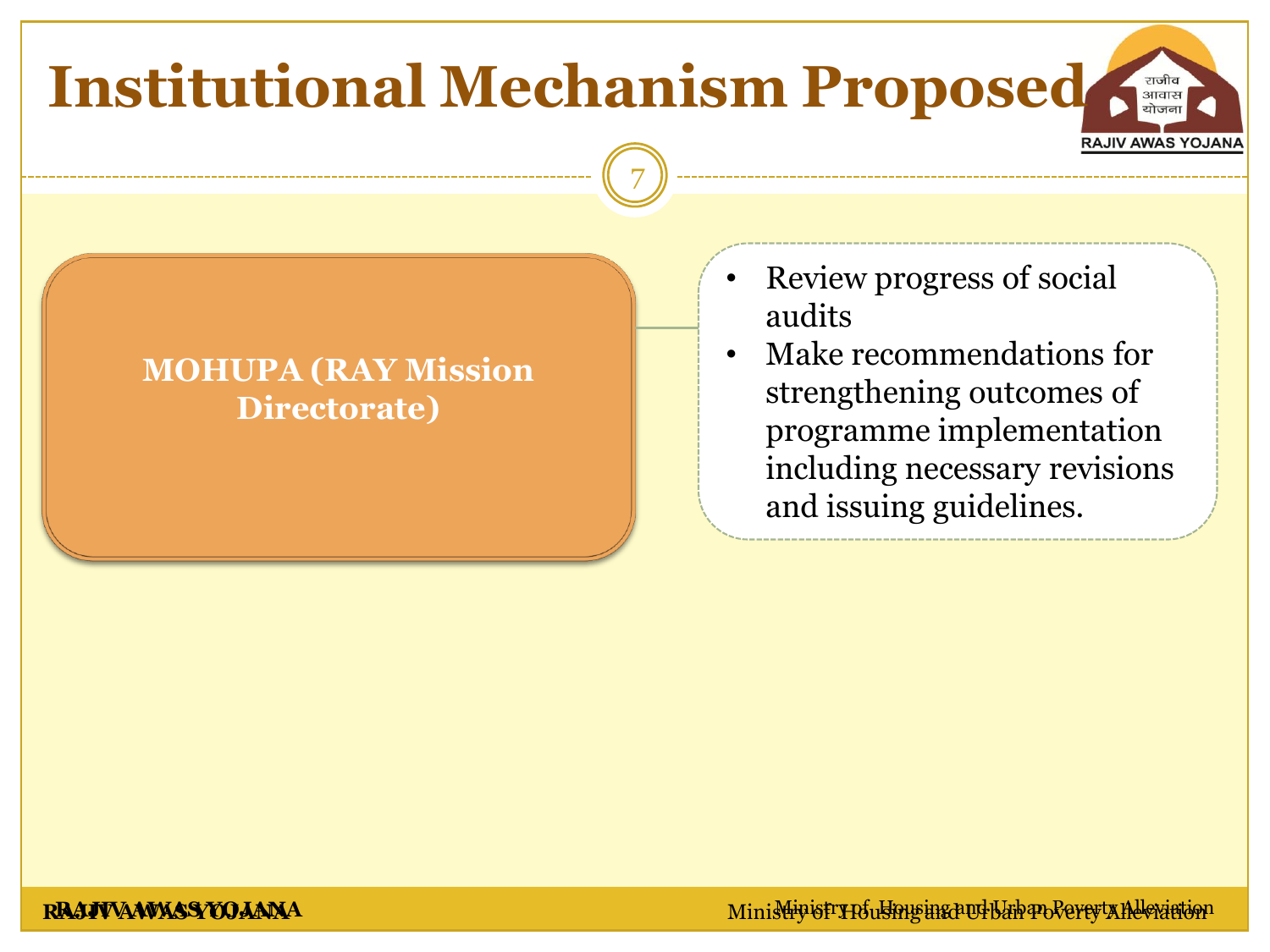

#### **State Level Nodal Agency**

• Appointment of an Independent Facilitating Agency (IFA)

- Drawing up an annual action plan and necessary financial arrangements for the social audit and sending the annual plan to MoHUPA
- Regular interface with ULBs on the social audit.
- Supporting ULBs in taking actions on the issues raised through the process of social audit.
- Sending Social Audit Reports to the MoHUPA.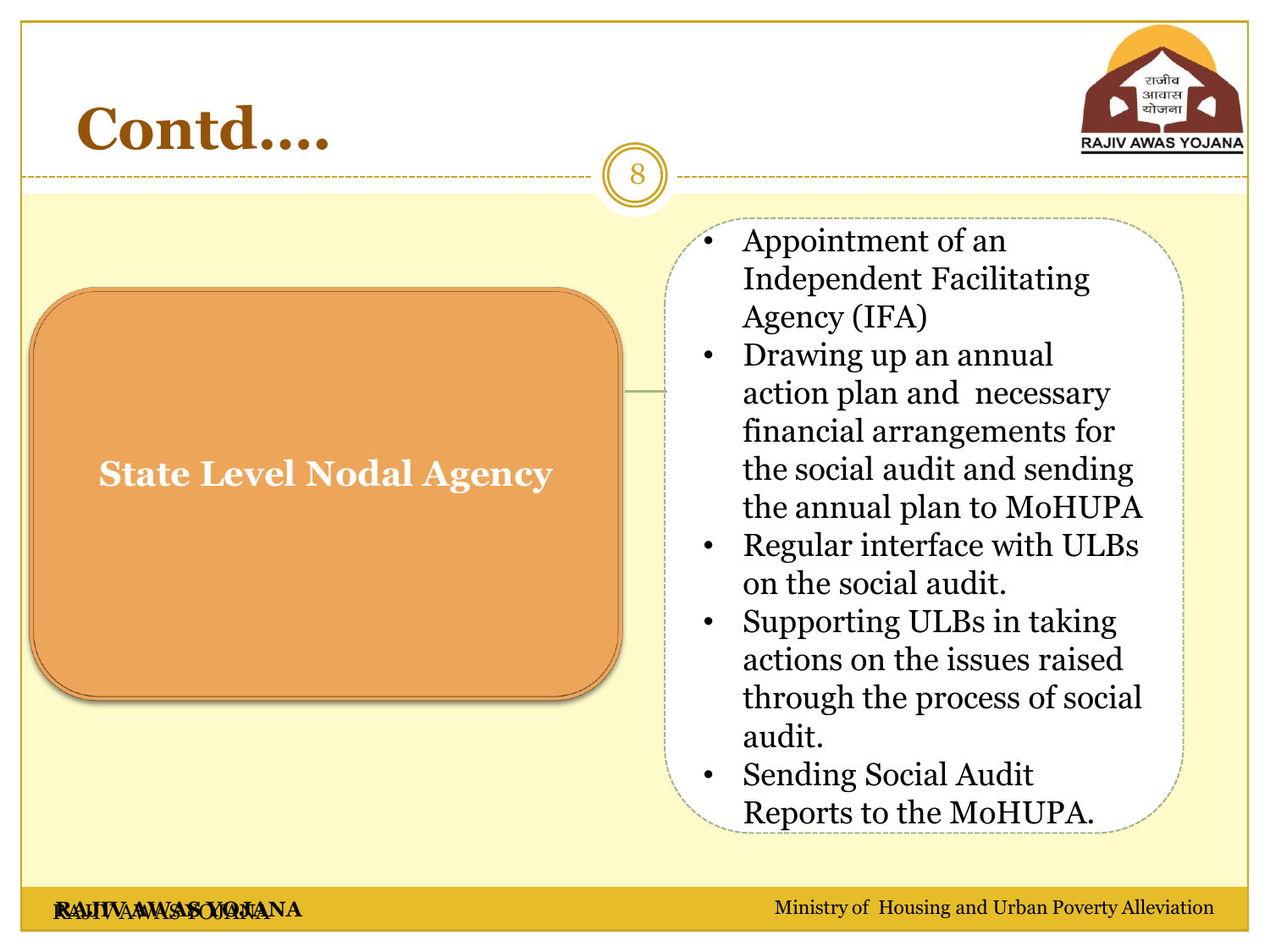

#### **Facilitating Agencies (CSOs)**

- Conducting social audit in the identified sites.
- Interactions and Meetings with ULBs and drawing out a calendar of activities
- Build a Platform consisting of other CSO
- Build capacities of SAC to conduct the SA
- Prepare Resource Materials and Formats
- Create awareness amongst the community

- Facilitate the process of data collection and verification.
- Support SAC in organising Public Meeting
- Prepare the report of social audit and share the same with SAC, ULB, City Level Committee, SLNA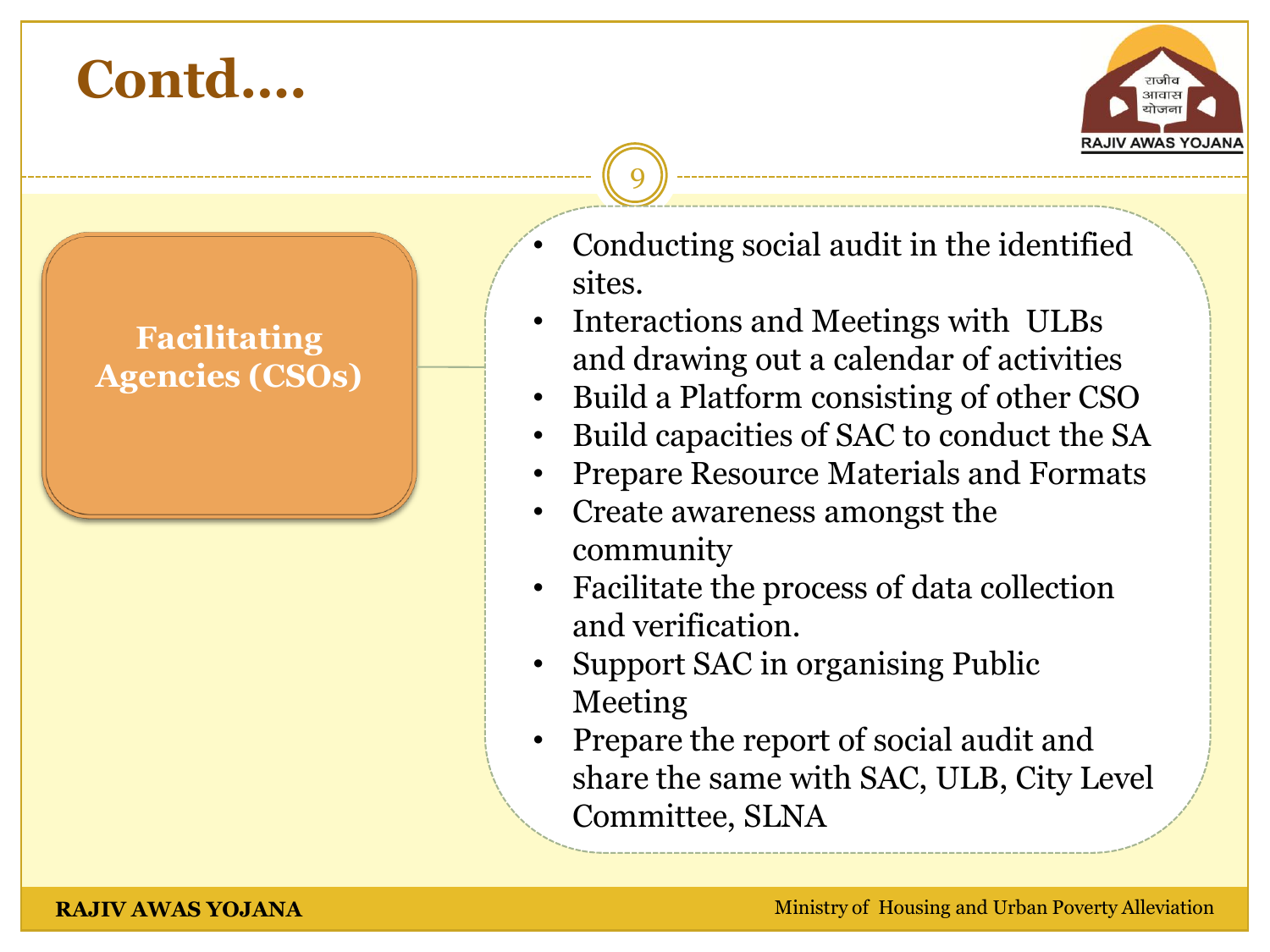

**City Level Committee** Local Partnerships with city-based NGO and CBO at the city/town level, with other departments of social work and/or urban planning/architecture

**Social Audit Committee** Community members of those locations and sites where the social audit will take place.

• Advise on the project and sites selected for social audit.

10

- Participate in discussion and sharing when the findings are presented
- Lead the process of social audit in the community.
- Involve other community members in the process
- Collect information and verifying the same
- Analyse information
- Organise Public Meeting with Facilitating agency
- Submit issues raised out of the social audit to ULBs
- Undertake Follow up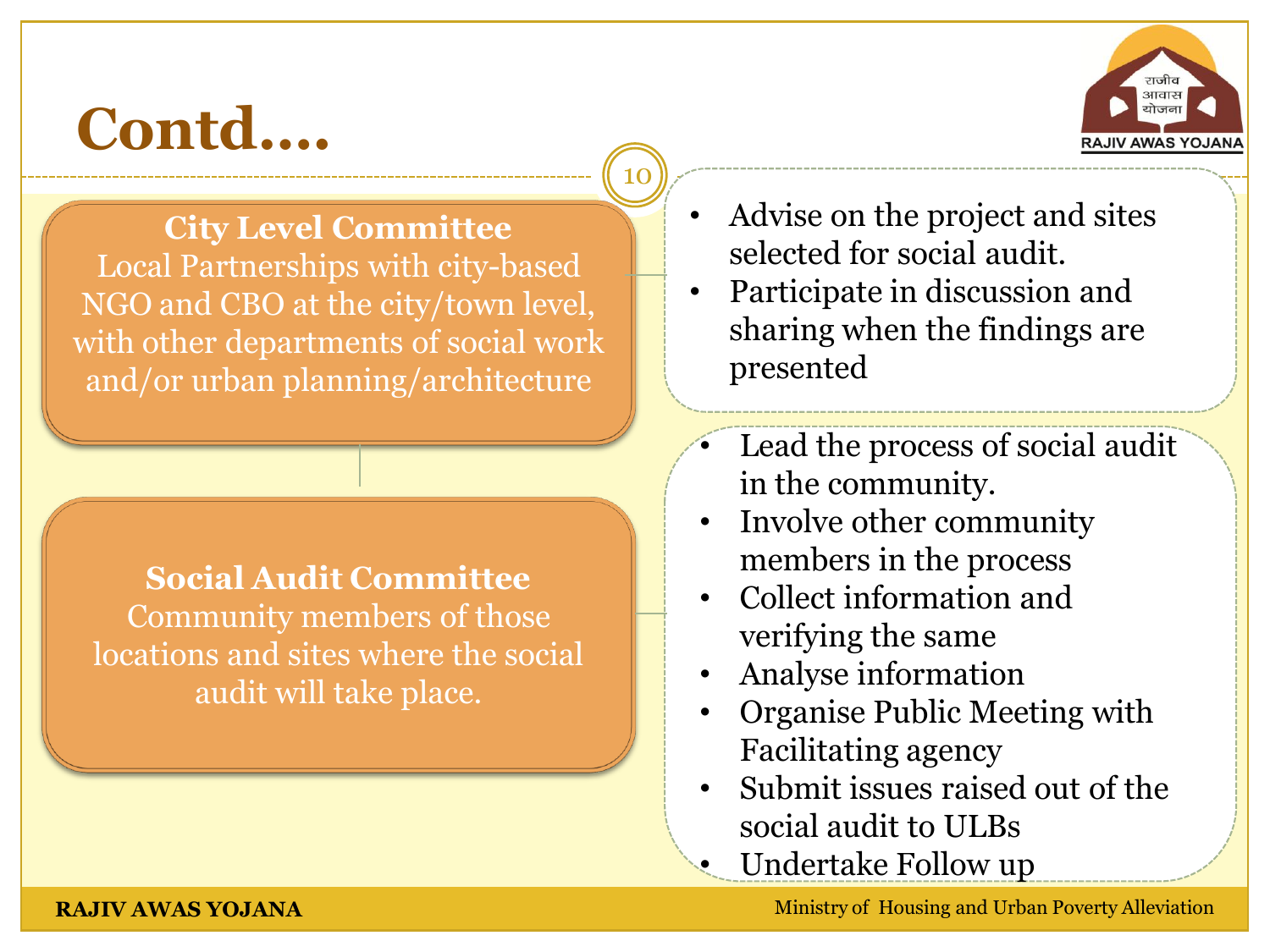## **Key Activities in Social Audit**

11



### **PHASE I : PREPARATION FOR SOCIAL AUDIT**

**Identifying Facilitating Agency** 

#### **Relationship Building**

A facilitating agency having expertise on conducting social audit to be identified through an open and transparent process at the state level.

Identified agency builds relationship with ULBs and other stakeholders involved in the process of social audit. This step should yield to establishing the scope of the social audit and defining roles for each of the stakeholders involved including people from technical cells.

**Defining the boundaries of Social Audit** 

**Forming the Social Audit Committee (SAC)**

Identification of works to be audited is the first step in a social audit.

Facilitating agency should form a social audit committee in the community in consultation with the community in the slums/locations where the works have been or are being taken up.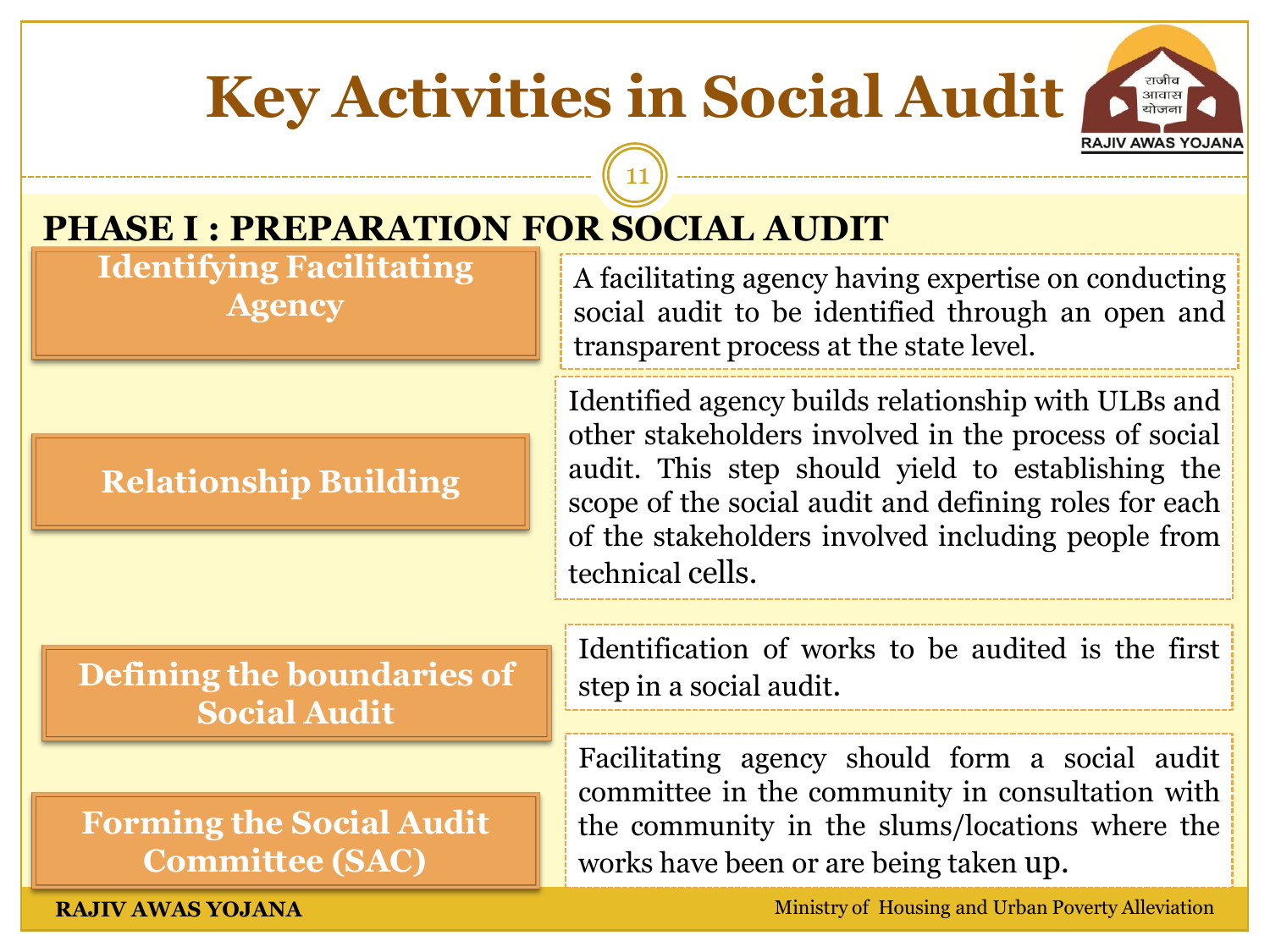## **Key Activities in Social Audit**

12



**Preparing a Time schedule for the audit** Social audit involves a variety of activities. All the activities in a social audit can take around three months to complete. This includes time for planning and implementation.

#### **Building a conducive Environment**

Information dissemination to all stakeholders and community is very important.

**Capacity Building and Information Collection**

**Consolidation and Compilation of Information** 

SACs and Facilitating agencies should strengthen their capacities in order to undertake social audit. Collecting information for audit with the participation of other stakeholders. A no. of records need to be gathered and beneficiary satisfaction needs to be gathered. By the SAC . Both, Secondary and Primary data collection methods would be required.

SA team should tabulate information and prepare display charts for presentation in the Public Meeting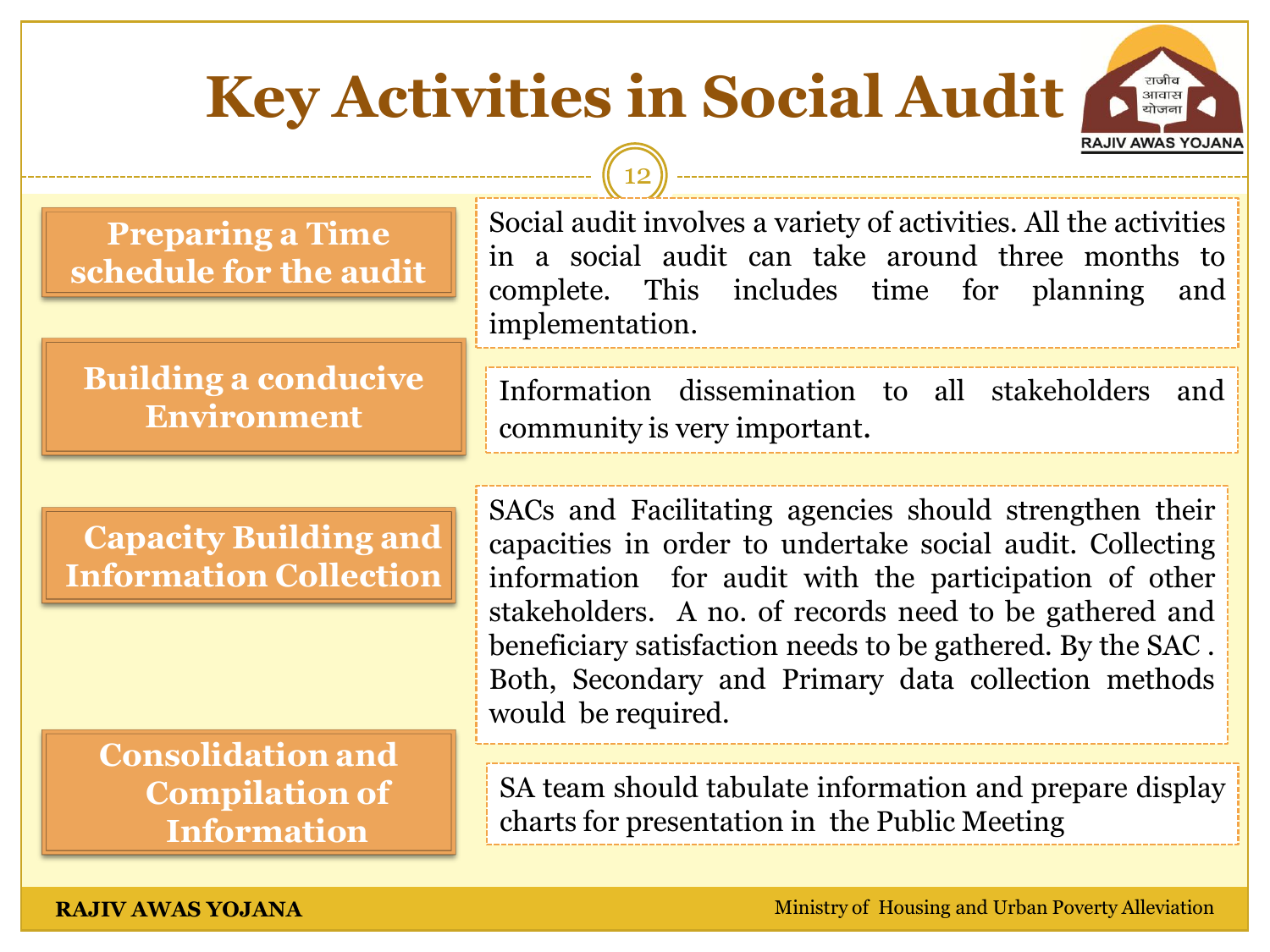## **Key Activities in Social Audit**

13



### **PHASE II : PUBLIC MEETING**

**Preparation for public meeting** 

#### **Introduction & Initiation**

Motivating and encouraging SAC to take lead in organizing public hearing in the slums so that the community can participate in public meeting. Prior information helps in mobilising people.

The objectives, need, and principles of social audit should be explained to the gathering. This activity is highly important as it tries to generate interest and acceptability on social audit and enables its internalization. Facilitators must take up charge to explain the relevance and utility of social audit during this activity.

#### **Display of Information**

Charts containing details of the findings from the social audit activity must be displayed for the benefit of the people assembled for the public meeting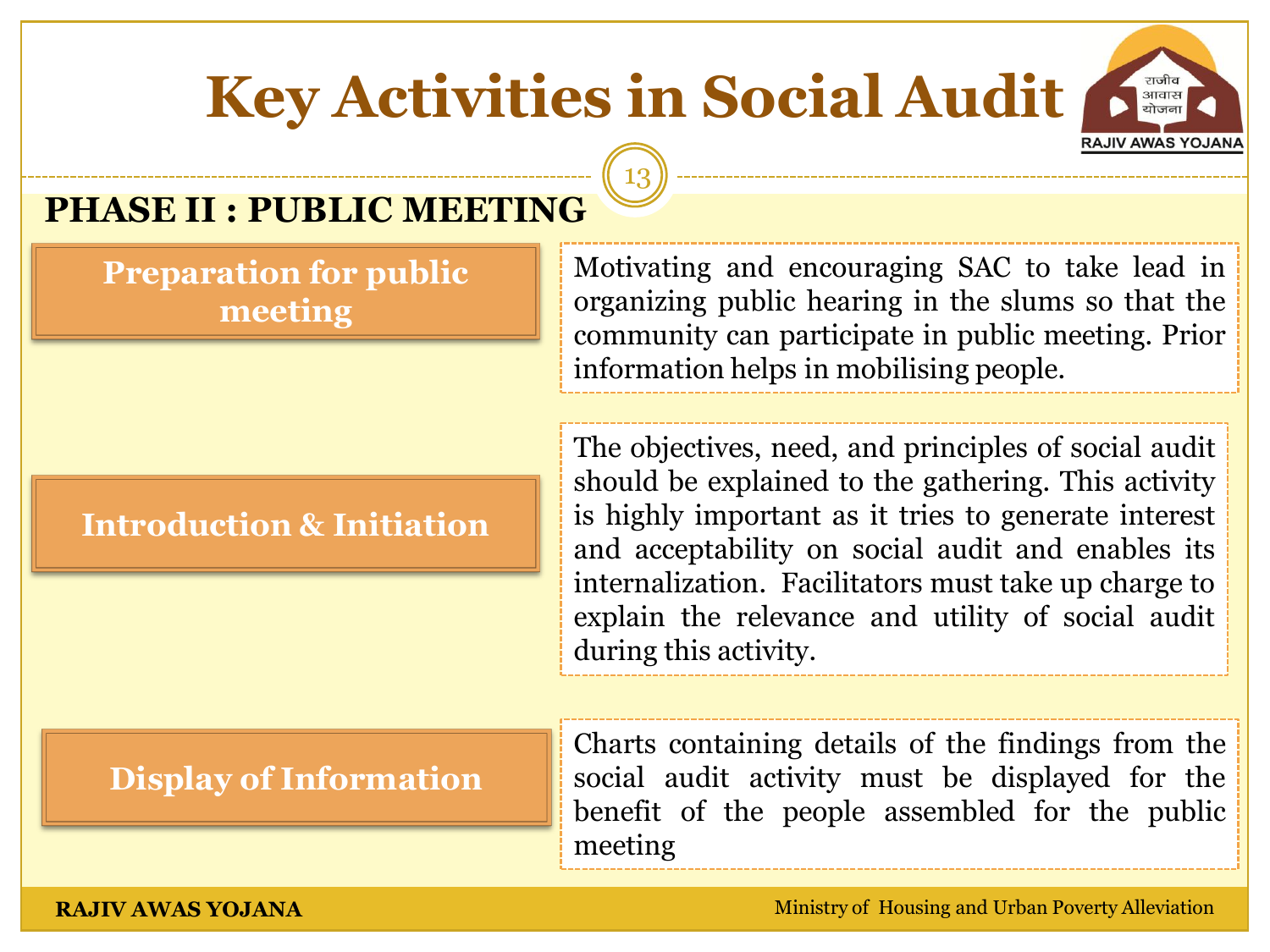### **Key Activities in Social Audit RAJIV AWAS YOJANA**

14

#### **Facilitating Discussions**

Beneficiaries respond by questioning the information and lead the way to debate and discussion on specific issues. The facilitator should ensure that the concerned ULB officials and elected representatives respond to queries raised by the beneficiaries and other stakeholders without feeling threatened.

आवास

#### **PHASE III : Follow up**

**Follow up Activity**

This activity primarily involves embarking upon follow-up action based on the decisions recorded at the public meeting.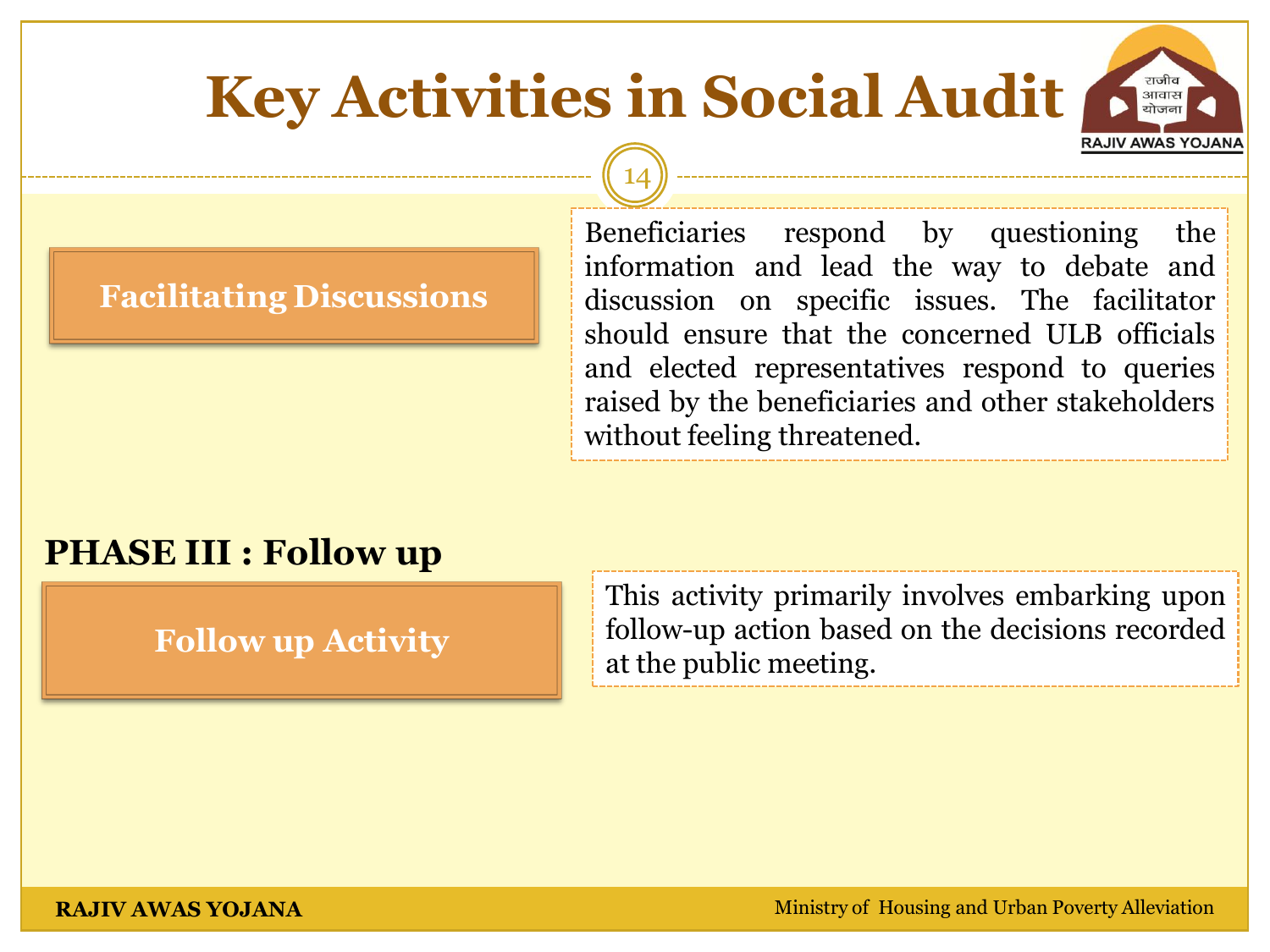## **Activities and Tentative Time Line Per Social Audit**



| <b>ACTIVITIES</b>                                                                 | <b>ESTIMATED TIME</b>                             |
|-----------------------------------------------------------------------------------|---------------------------------------------------|
| Identification and selection of works where social audit is<br>to be undertaken   | First month                                       |
| Building rapport with community and the beneficiaries<br>and environment building | First month                                       |
| Gathering relevant information from the concerned offices<br>(ULBs/SLNA)          | <b>Second Month</b>                               |
| Consolidation of information collected                                            | <b>Second Month</b>                               |
| On-site verification, consultations and discussions with<br>the beneficiaries     | Third Month                                       |
| Organizing the public meeting                                                     | Third Month                                       |
| <b>RAJIV AWAS YOJANA</b>                                                          | Ministry of Housing and Urban Poverty Alleviation |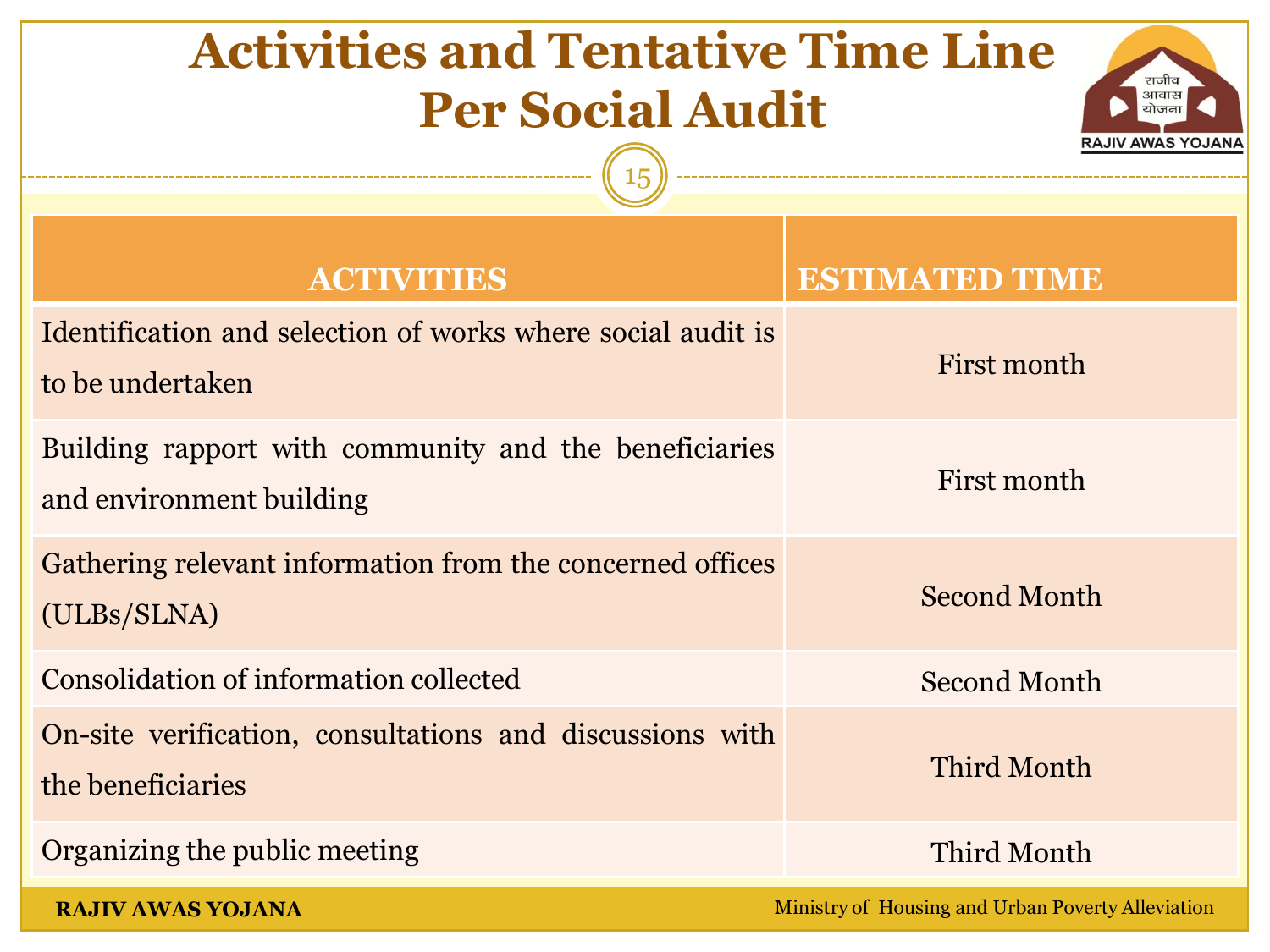| <b>Roles and Responsibilities</b><br>राजीव<br>आवास<br>of Stakeholders<br>RAJIV AWAS YOJAN. |                                                                                                                                                                                                                                                                                                                                                                                                                                                                                                                                                                                                                                      |
|--------------------------------------------------------------------------------------------|--------------------------------------------------------------------------------------------------------------------------------------------------------------------------------------------------------------------------------------------------------------------------------------------------------------------------------------------------------------------------------------------------------------------------------------------------------------------------------------------------------------------------------------------------------------------------------------------------------------------------------------|
| <b>Stakeholders</b>                                                                        | <b>Roles and Responsibilities</b>                                                                                                                                                                                                                                                                                                                                                                                                                                                                                                                                                                                                    |
| <b>Community or</b><br><b>Project</b><br>'Beneficiaries'                                   | Participate in social audit<br>$\bullet$<br>Create a Social Audit Committee (SAC). If Slum<br>dwellers association exists, then those should be<br>used.<br>Create awareness on social audit amongst the<br>$\bullet$<br>community and help selecting and training new<br>social audit team members at the slum level<br>Extending necessary support, seeking information<br>$\bullet$<br>from ULBs and contractors on the implementation of<br>various works, and also the entitlements promised<br>under the RAY<br>Providing inputs to ULBs and CSOs in modifying and<br>$\bullet$<br>designing the programme for better outreach |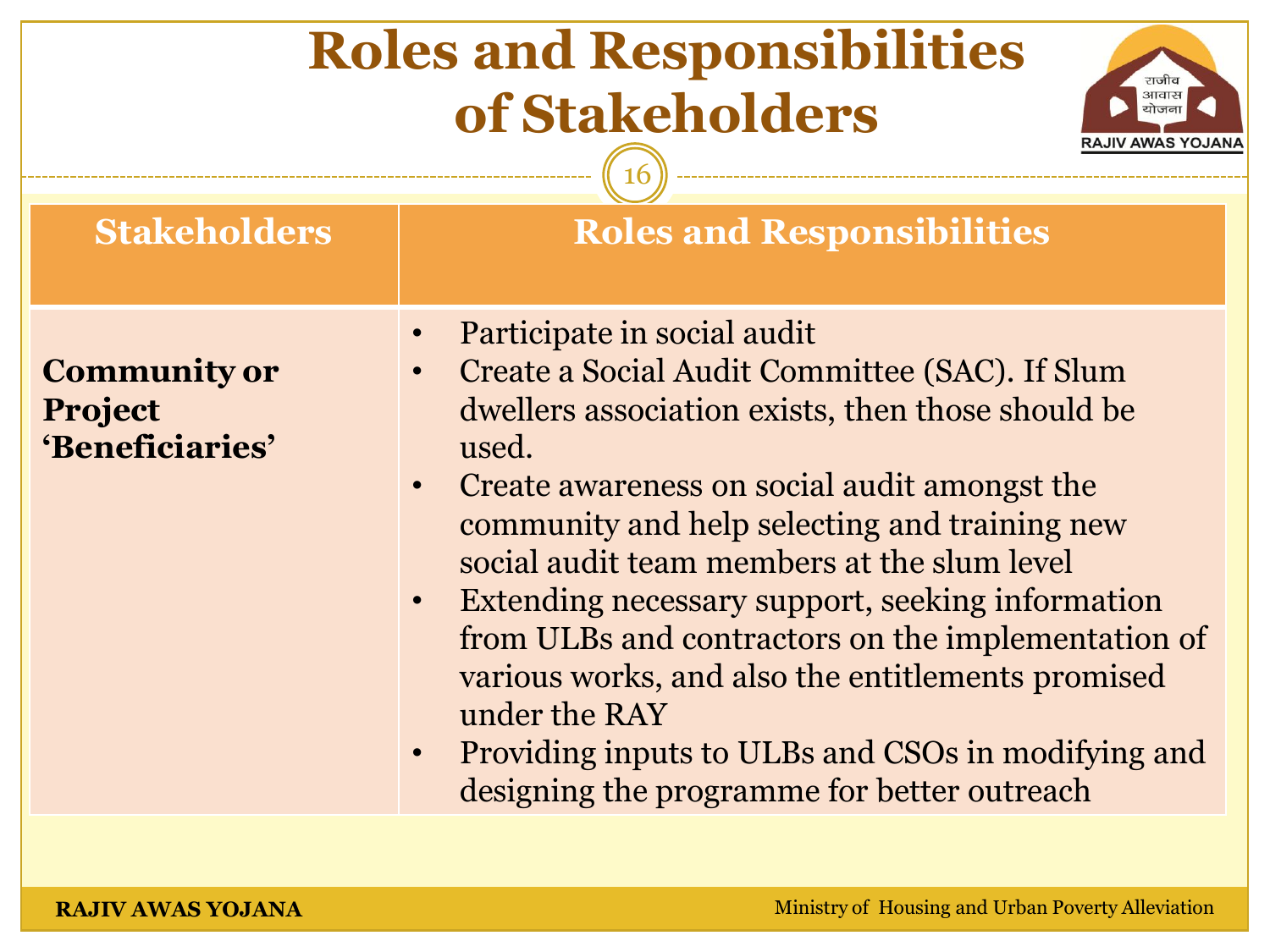| Contd<br>RAJIV AWAS YOJAN                         |                                                                                                                                                                                                                                                                                                                                                                                                                                                                                                                                                                                               |
|---------------------------------------------------|-----------------------------------------------------------------------------------------------------------------------------------------------------------------------------------------------------------------------------------------------------------------------------------------------------------------------------------------------------------------------------------------------------------------------------------------------------------------------------------------------------------------------------------------------------------------------------------------------|
| <b>Stakeholders</b>                               | <b>Roles and Responsibilities</b>                                                                                                                                                                                                                                                                                                                                                                                                                                                                                                                                                             |
| <b>Community or</b><br>Project<br>'Beneficiaries' | Participate in social audit<br>Create a Social Audit Committee (SAC). If Slum<br>dwellers association exists, then those should be<br>used.<br>Create awareness on social audit amongst the<br>community and help selecting and training new<br>social audit team members at the slum level<br>Extending necessary support, seeking information<br>$\bullet$<br>from ULBs and contractors on the implementation of<br>various works, and also the entitlements promised<br>under the RAY<br>Providing inputs to ULBs and CSOs in modifying and<br>designing the programme for better outreach |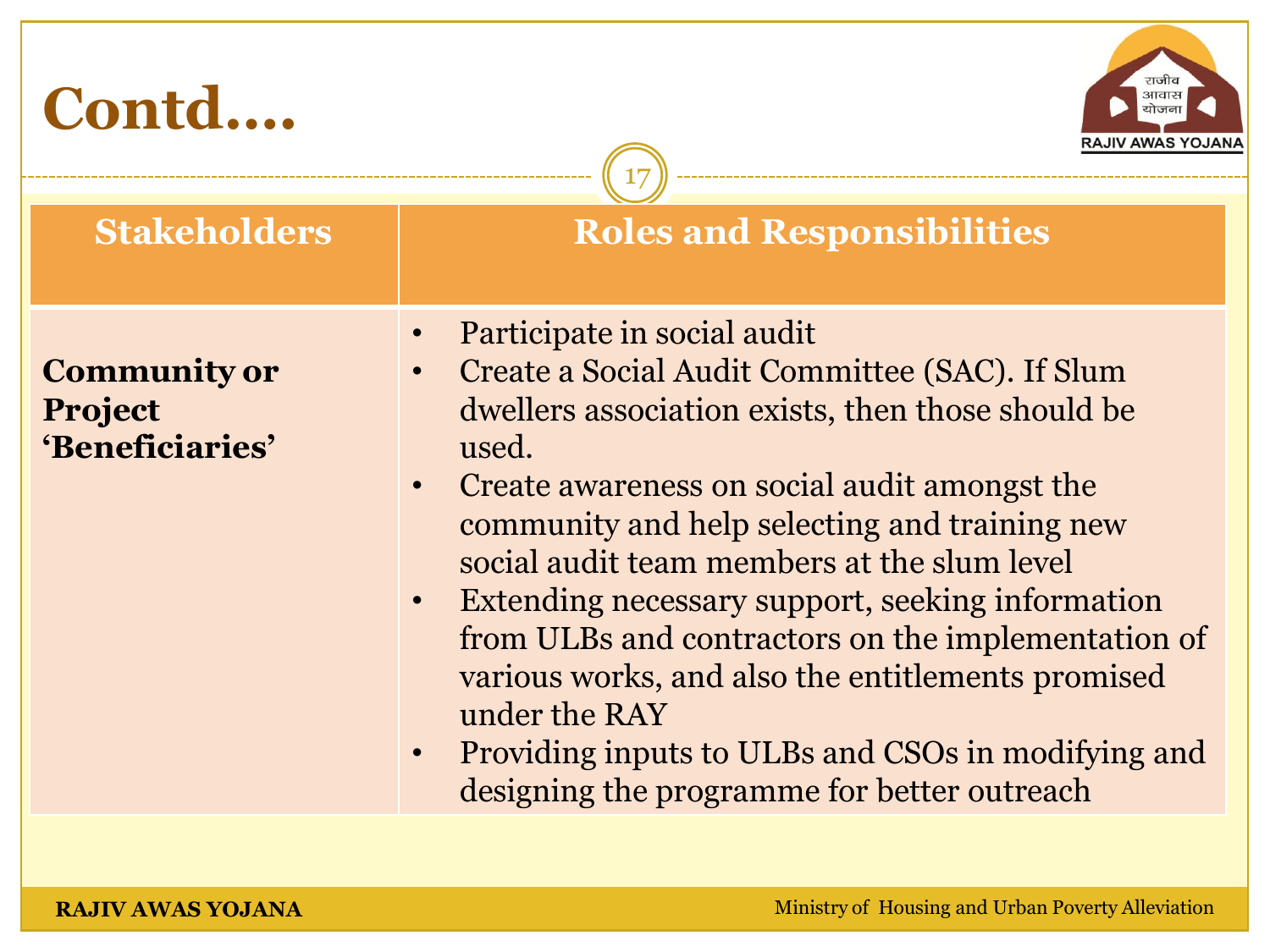

|                                          | <b>KAJIV AWAS TUJANA</b>                                                                                                                                                                                                                                                                                                                                                                     |
|------------------------------------------|----------------------------------------------------------------------------------------------------------------------------------------------------------------------------------------------------------------------------------------------------------------------------------------------------------------------------------------------------------------------------------------------|
| <b>Stakeholders</b>                      | <b>Roles and Responsibilities</b>                                                                                                                                                                                                                                                                                                                                                            |
| <b>Elected</b><br><b>Representatives</b> | Encouraging and mobilising the beneficiaries and the<br>$\bullet$<br>community to be a part of the programme<br>Participating in the audit process and extend support<br>to the social audit teams<br>Participating actively and attend public meetings and<br>$\bullet$<br>cooperate in all aspects                                                                                         |
| <b>Urban Local Bodies</b>                | Disclosing details and information pertaining to all<br>$\bullet$<br>the works under RAY<br>Clarifying queries pertaining to the works undertaken<br>$\bullet$<br>Supporting the process of social audit in the<br>city/slums through the Technical cells.<br>Complying to decisions and resolutions finalized in<br>$\bullet$<br>social audits<br>Redressing grievances if any<br>$\bullet$ |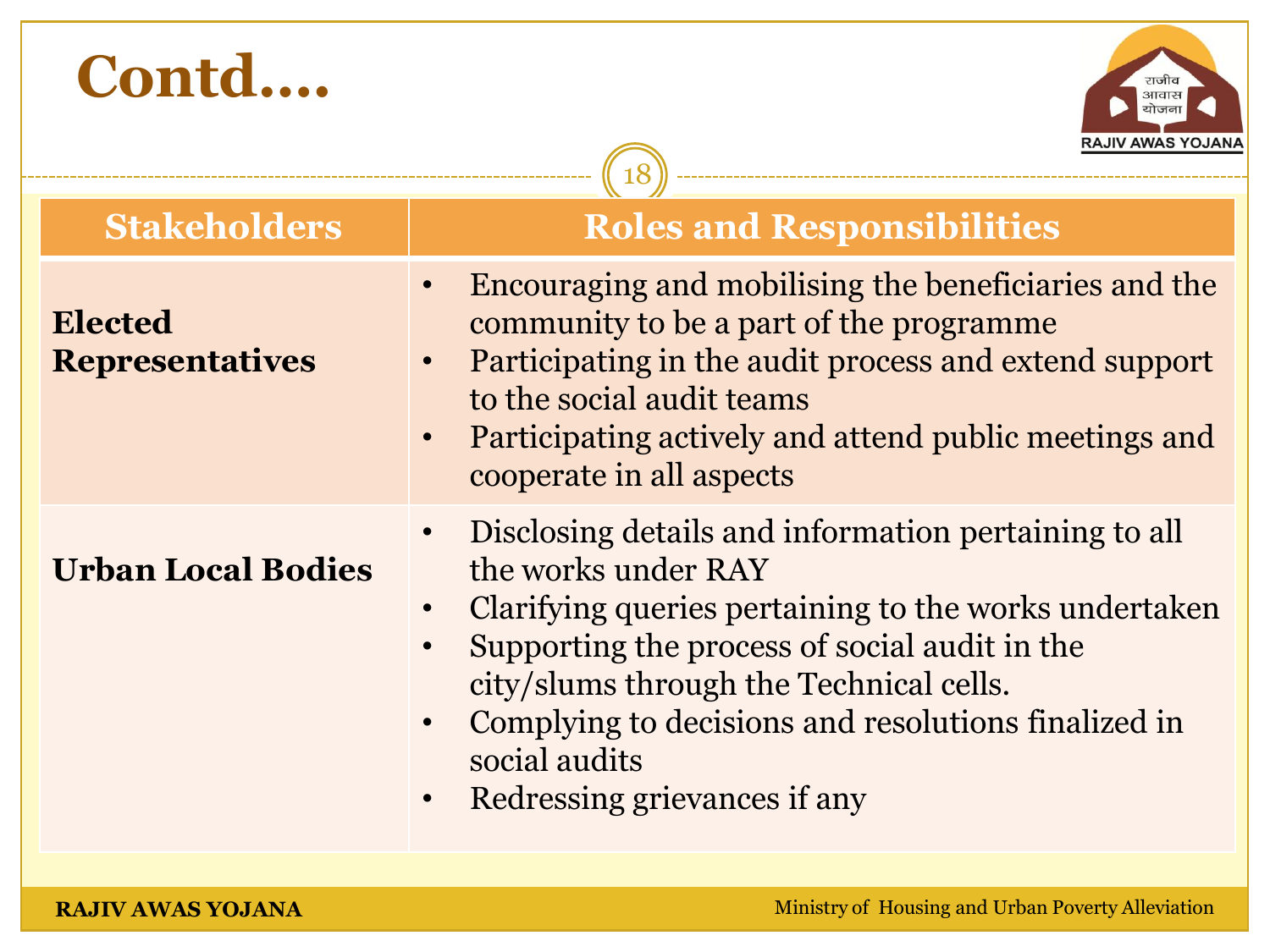| Contd<br><b>Stakeholders</b>    | RAJIV AWAS YOJANA<br><b>Roles and Responsibilities</b>                                                                                                                                                                                                                                                                                                                                                                                                                                                                                           |
|---------------------------------|--------------------------------------------------------------------------------------------------------------------------------------------------------------------------------------------------------------------------------------------------------------------------------------------------------------------------------------------------------------------------------------------------------------------------------------------------------------------------------------------------------------------------------------------------|
|                                 | <b>Identifying Facilitating agencies to conduct social</b>                                                                                                                                                                                                                                                                                                                                                                                                                                                                                       |
| <b>State</b><br>Government/SLNA | audit through an open and transparent process<br>Facilitating interface meetings of identified<br>$\bullet$<br>facilitating agencies with the ULBs<br>Providing administrative and budgetary support to the<br><b>Facilitating Agencies.</b><br>Social Development Experts in the State Level<br>$\bullet$<br>Technical Cells to provide technical support and<br>supervision to the social audit process.<br>Providing suggestions and feedback on the report of<br>$\bullet$<br>the social audit conducted<br>Reporting the same to the MoHUPA |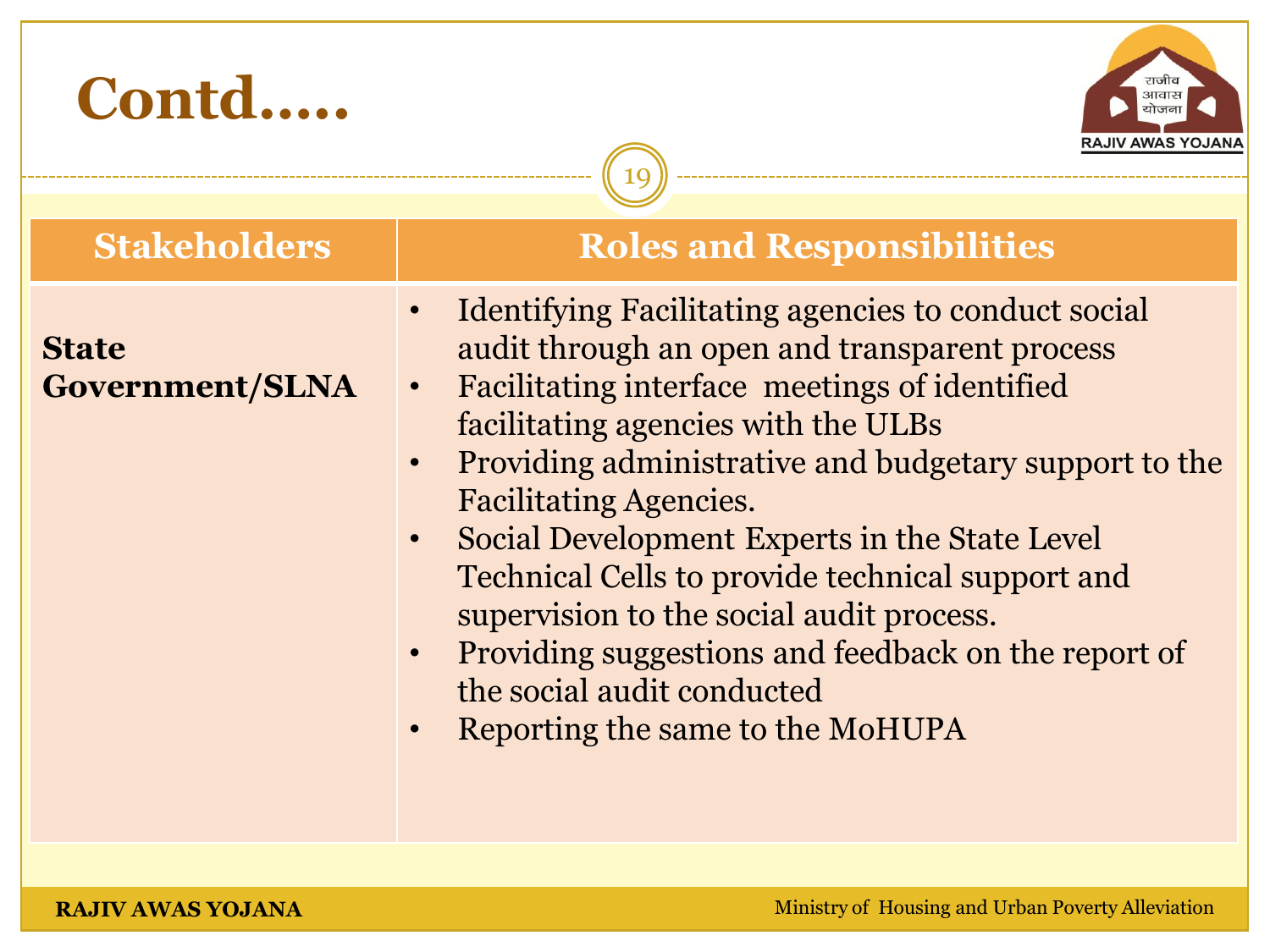

**Facilitating** 

**Agencies/CSOs** 

#### **Stakeholders | Roles and Responsibilities**

• Act as facilitators to conduct social audit

- Develop a calendar of activities with the support of ULB and the technical cells to carry out the social audit in slums in a city.
- Formation of SAC at the neighbourhood level
- Providing support to the community social auditors
- Creating awareness & Sensitizing the community
- Conducting Training for SAC members
- Monitoring the progress of social audit
- Ensuring participation of all the stakeholders during social audits
- Facilitating the organization of public hearing
- Submitting the deliverables (including final report) to ULB and SLNA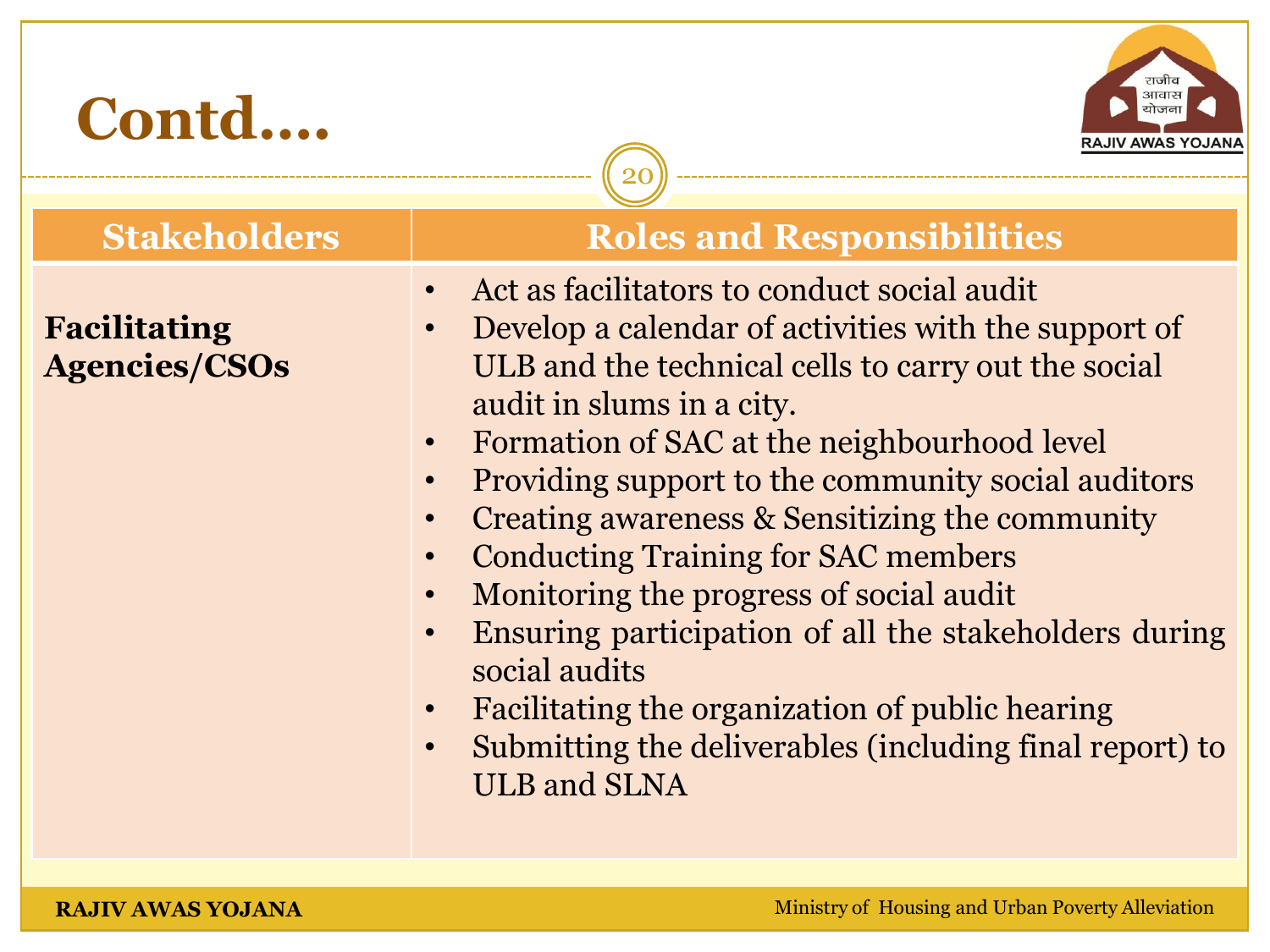| Contd                                             | RAJIV AWAS YOJANA                                                                                                                                |
|---------------------------------------------------|--------------------------------------------------------------------------------------------------------------------------------------------------|
| <b>Stakeholders</b>                               | <b>Roles and Responsibilities</b>                                                                                                                |
| <b>Media</b>                                      | Publicizing the programme and publish required<br>$\bullet$<br>information for wide scale replication of the social<br>audit exercise.           |
| <b>MOHUPA (RAY</b><br><b>Mission Directorate)</b> | Ensuring that the funds released for the project are<br>$\bullet$<br>optimally utilized.<br>Monitoring the progress of social audit<br>$\bullet$ |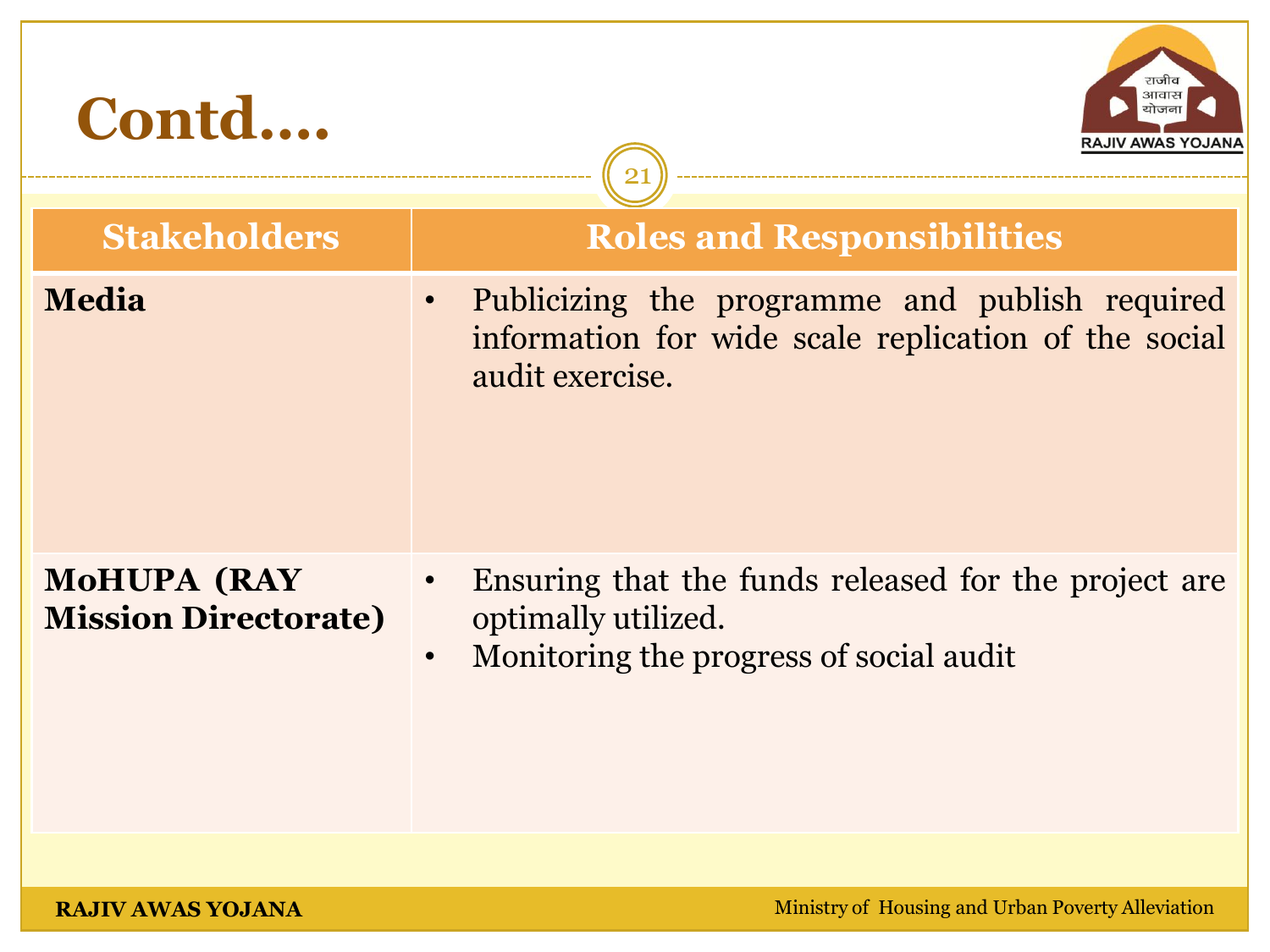## **Reporting Social Audit**



- Report of Social audit should be submitted to ULB by the facilitating agencies within seven days of the conduct of public meeting . The report must contain :
	- Discussions of public hearing
	- Findings on all the parameters applicable for the particular stage of project implementation.
	- A full list of the affected families, along with their house numbers should be annexed with the report.
- However, conclusions of Social Audit may be finalized after verification of the all the facts with various stakeholders involved.
- Report from ULB should be sent to SLNA and from SLNA to MoHUPA.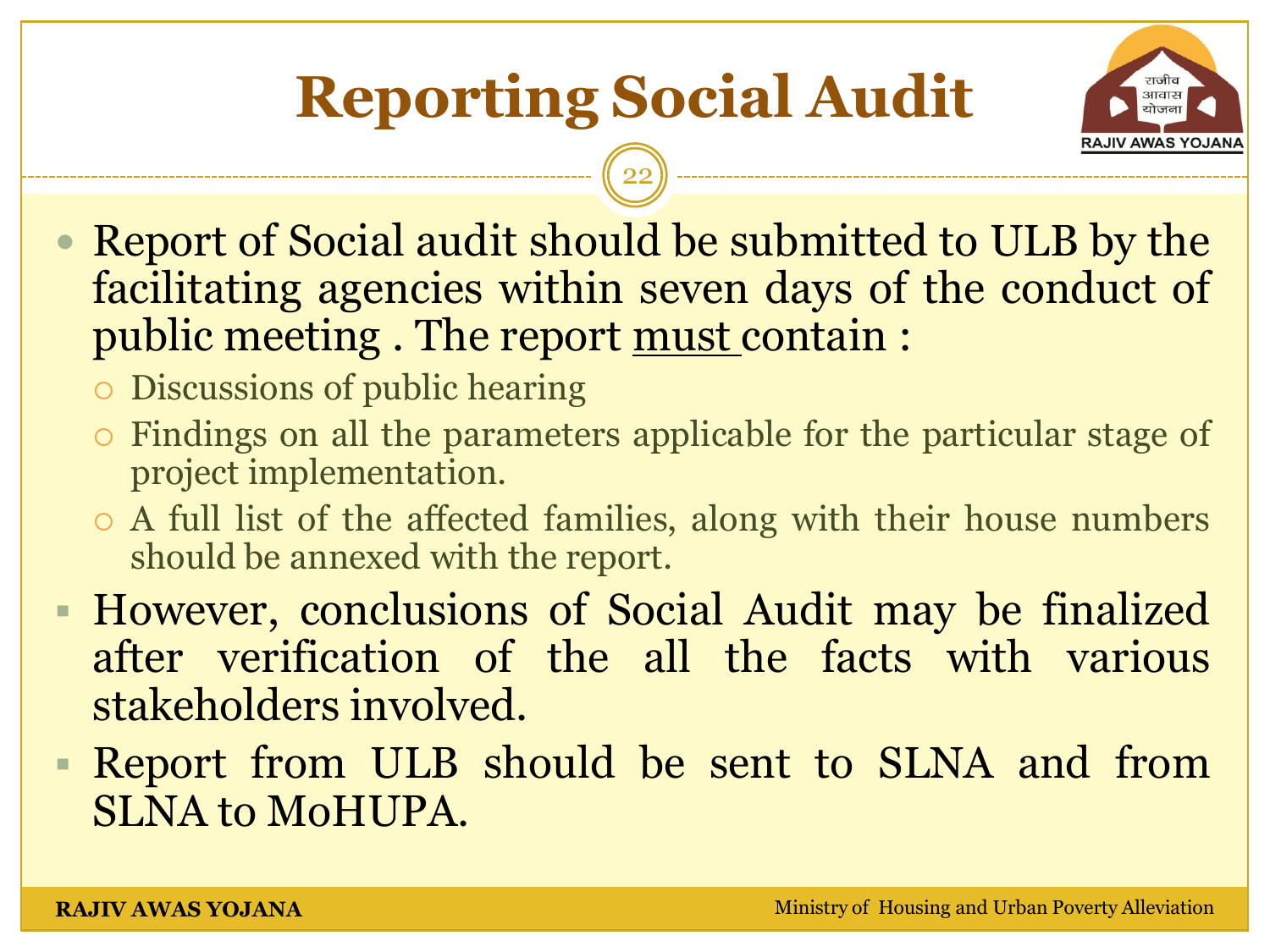

- Community participation is an important component of RAY and is encouraged during implementation stage through Social Audit.
- CBOs formed and nurtured under survey and micro planning stages would be further strengthened and utilised to conduct social audits.
- Social Audit would lead to :
- a. Timely corrective measures
- b. Increased sustainability of project outcomes
- c. Accountability and Transparency